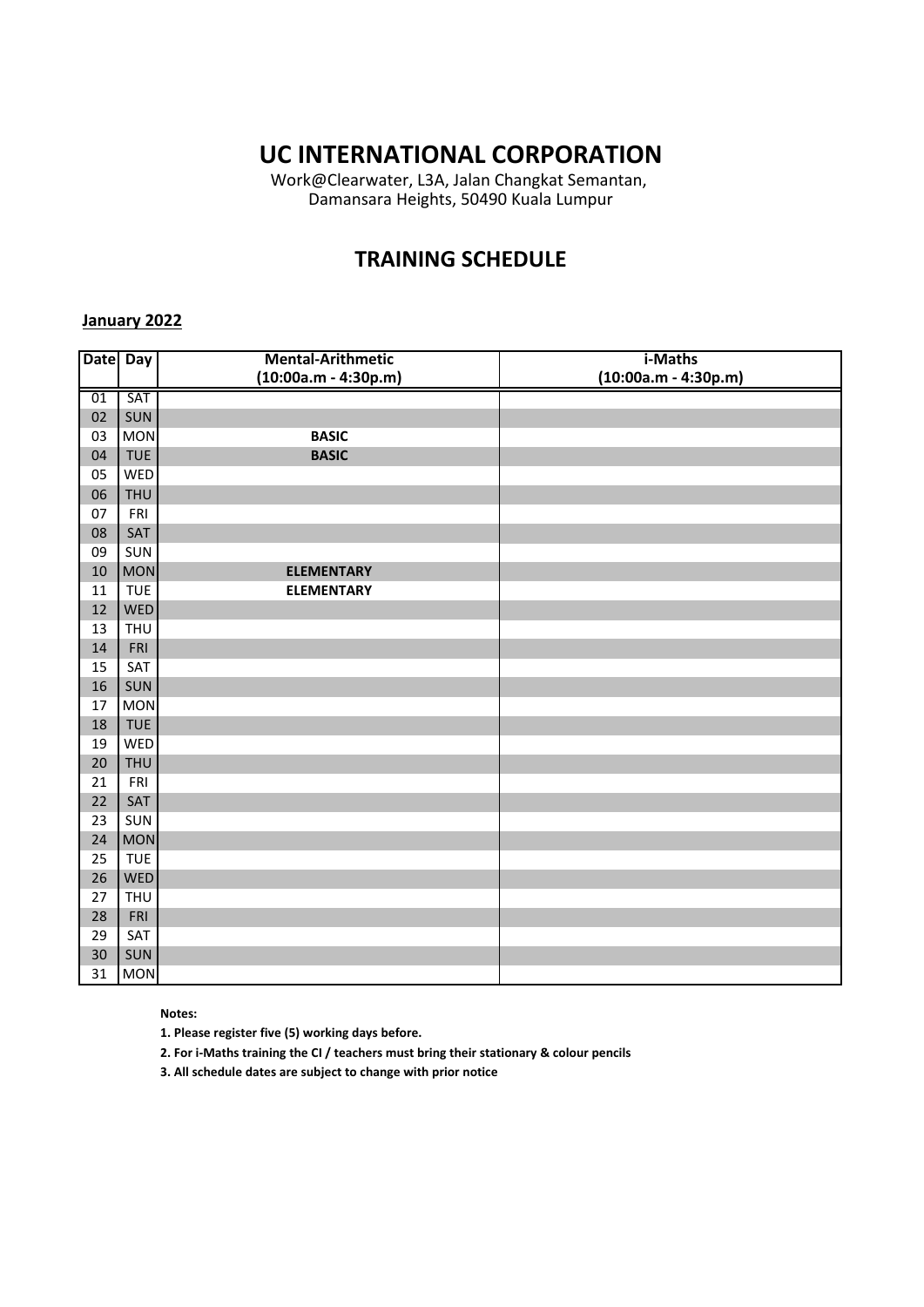Work@Clearwater, L3A, Jalan Changkat Semantan, Damansara Heights, 50490 Kuala Lumpur

### **TRAINING SCHEDULE**

### **February 2022**

| <b>Date</b> | $\overline{Day}$ | <b>Mental-Arithmetic</b>         | i-Maths                |
|-------------|------------------|----------------------------------|------------------------|
|             |                  | $(10:00a.m - 4:30p.m)$           | $(10:00a.m - 4:30p.m)$ |
| 01          | <b>TUE</b>       |                                  |                        |
| 02          | <b>WED</b>       |                                  |                        |
| 03          | <b>THU</b>       |                                  |                        |
| 04          | FRI              |                                  |                        |
| 05          | SAT              |                                  |                        |
| 06          | SUN              |                                  |                        |
| 07          | <b>MON</b>       | <b>INTERMEDIATE</b>              |                        |
| 08          | <b>TUE</b>       | <b>INTERMEDIATE</b>              |                        |
| 09          | <b>WED</b>       |                                  | Stage 1                |
| 10          | <b>THU</b>       |                                  | Stage 2                |
| 11          | <b>FRI</b>       |                                  | Stage 3                |
| 12          | SAT              |                                  |                        |
| 13          | SUN              |                                  |                        |
| 14          | <b>MON</b>       | <b>HIGHER</b>                    |                        |
| 15          | <b>TUE</b>       | <b>HIGHER</b>                    |                        |
| 16          | <b>WED</b>       |                                  |                        |
| 17          | <b>THU</b>       |                                  |                        |
| 18          | FRI              |                                  |                        |
| 19          | SAT              |                                  |                        |
| 20          | SUN              |                                  |                        |
| 21          | <b>MON</b>       | <b>ADVANCE &amp; GRAND LEVEL</b> |                        |
| 22          | <b>TUE</b>       | <b>ADVANCE &amp; GRAND LEVEL</b> |                        |
| 23          | WED              |                                  |                        |
| 24          | <b>THU</b>       |                                  |                        |
| 25          | FRI              |                                  |                        |
| 26          | SAT              |                                  |                        |
| 27          | SUN              |                                  |                        |
| 28          | <b>MON</b>       |                                  |                        |

**Notes:** 

**1. Please register five (5) working days before.** 

**2. For i-Maths training the CI / teachers must bring their stationary & colour pencils**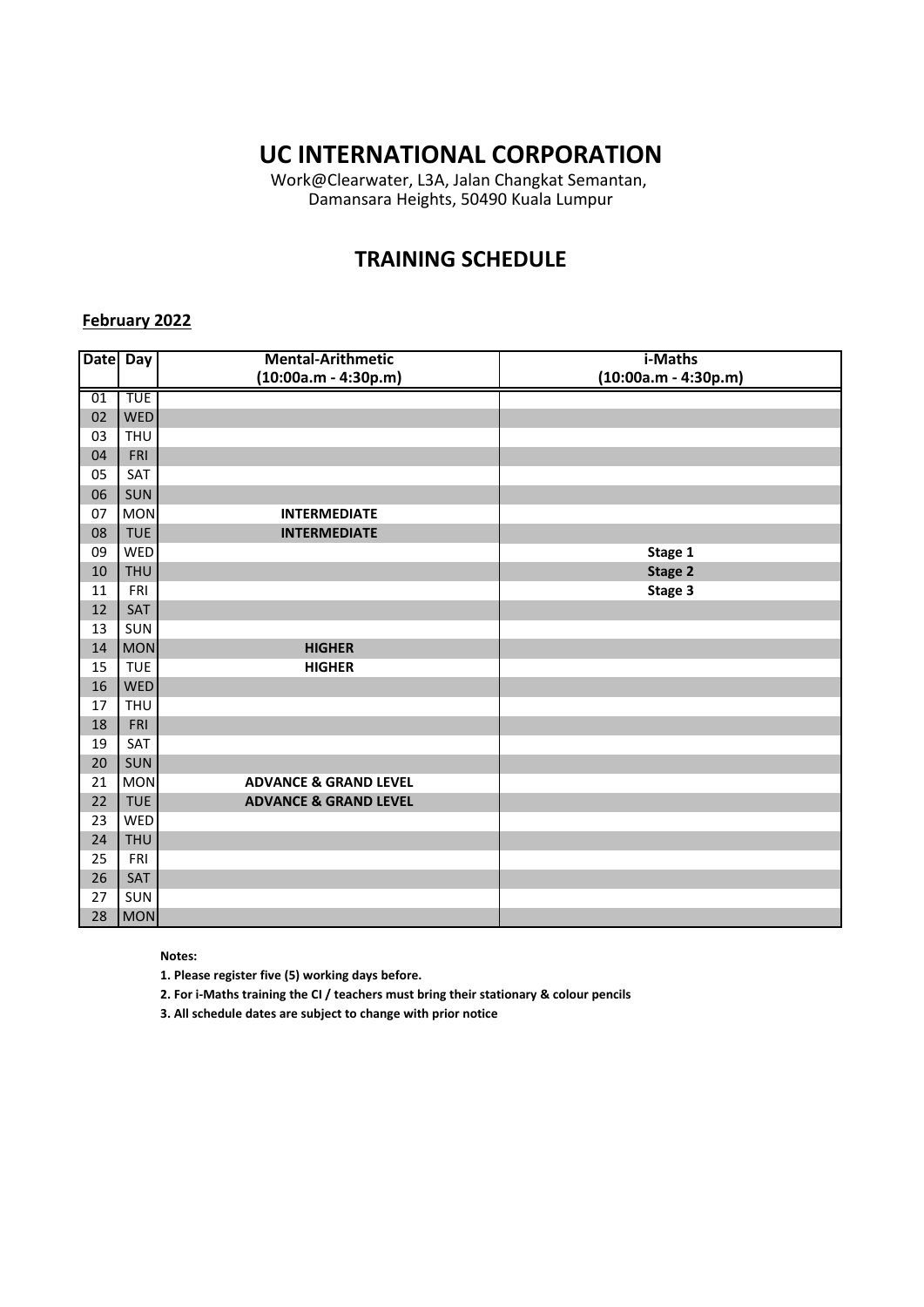Work@Clearwater, L3A, Jalan Changkat Semantan, Damansara Heights, 50490 Kuala Lumpur

### **TRAINING SCHEDULE**

#### **March 2022**

| Date Day |            | <b>Mental-Arithmetic</b><br>$(10:00a.m - 4:30p.m)$ | i-Maths<br>$(10:00a.m - 4:30p.m)$ |
|----------|------------|----------------------------------------------------|-----------------------------------|
|          | <b>TUE</b> |                                                    |                                   |
| 01       |            |                                                    |                                   |
| 02       | <b>WED</b> |                                                    |                                   |
| 03       | <b>THU</b> |                                                    |                                   |
| 04       | FRI        |                                                    |                                   |
| 05       | SAT        |                                                    |                                   |
| 06       | SUN        |                                                    |                                   |
| 07       | <b>MON</b> | <b>BASIC</b>                                       |                                   |
| 08       | <b>TUE</b> | <b>BASIC</b>                                       |                                   |
| 09       | WED        |                                                    |                                   |
| 10       | <b>THU</b> |                                                    |                                   |
| 11       | FRI        |                                                    |                                   |
| 12       | SAT        |                                                    |                                   |
| 13       | SUN        |                                                    |                                   |
| 14       | <b>MON</b> | <b>ELEMENTARY</b>                                  |                                   |
| 15       | <b>TUE</b> | <b>ELEMENTARY</b>                                  |                                   |
| 16       | <b>WED</b> |                                                    |                                   |
| 17       | <b>THU</b> |                                                    |                                   |
| 18       | FRI        |                                                    |                                   |
| 19       | SAT        |                                                    |                                   |
| 20       | SUN        |                                                    |                                   |
| 21       | <b>MON</b> |                                                    |                                   |
| 22       | <b>TUE</b> |                                                    |                                   |
| 23       | WED        |                                                    |                                   |
| 24       | <b>THU</b> |                                                    |                                   |
| 25       | FRI        |                                                    |                                   |
| 26       | SAT        |                                                    |                                   |
| 27       | SUN        |                                                    |                                   |
| 28       | <b>MON</b> | <b>INTERMEDIATE</b>                                |                                   |
| 29       | <b>TUE</b> | <b>INTERMEDIATE</b>                                |                                   |
| 30       | <b>WED</b> |                                                    |                                   |
| 31       | <b>THU</b> |                                                    |                                   |

#### **Notes:**

**1. Please register five (5) working days before.** 

**2. For i-Maths training the CI / teachers must bring their stationary & colour pencils**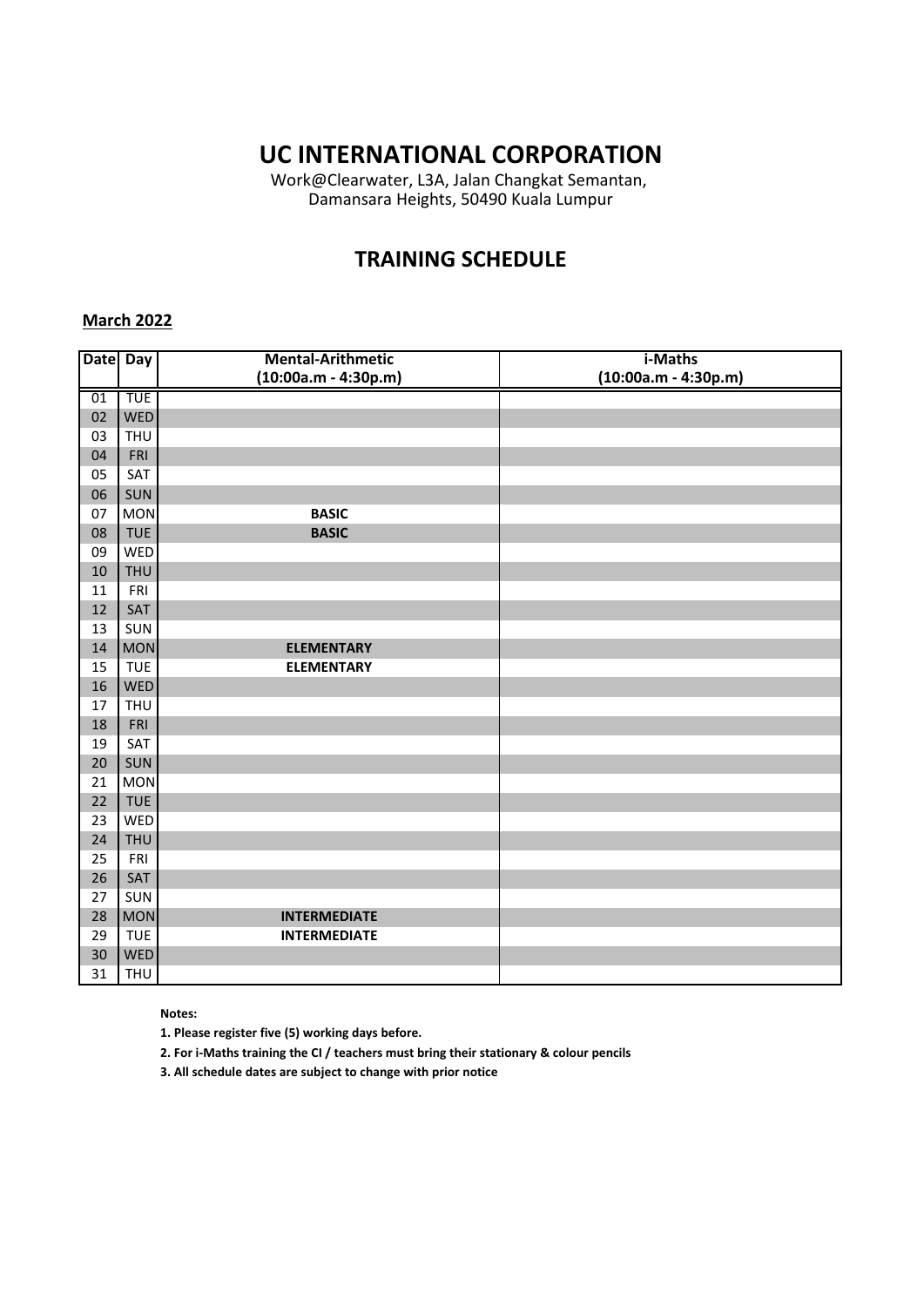Work@Clearwater, L3A, Jalan Changkat Semantan, Damansara Heights, 50490 Kuala Lumpur

## **TRAINING SCHEDULE**

#### **April 2022**

| <b>Date</b> | <b>Day</b> | <b>Mental-Arithmetic</b> | i-Maths                |
|-------------|------------|--------------------------|------------------------|
|             |            | $(10:00a.m - 4:30p.m)$   | $(10:00a.m - 4:30p.m)$ |
| 01          | <b>FRI</b> |                          |                        |
| 02          | SAT        |                          |                        |
| 03          | SUN        |                          |                        |
| 04          | <b>MON</b> | <b>HIGHER</b>            |                        |
| 05          | <b>TUE</b> | <b>HIGHER</b>            |                        |
| 06          | <b>WED</b> |                          |                        |
| 07          | <b>THU</b> |                          |                        |
| 08          | FRI        |                          |                        |
| 09          | SAT        |                          |                        |
| 10          | SUN        |                          |                        |
| 11          | <b>MON</b> | <b>BASIC</b>             |                        |
| 12          | <b>TUE</b> | <b>BASIC</b>             |                        |
| 13          | WED        |                          |                        |
| 14          | <b>THU</b> |                          |                        |
| 15          | FRI        |                          |                        |
| 16          | SAT        |                          |                        |
| 17          | SUN        |                          |                        |
| 18          | <b>MON</b> |                          |                        |
| 19          | <b>TUE</b> |                          |                        |
| 20          | WED        |                          |                        |
| 21          | <b>THU</b> |                          |                        |
| 22          | FRI        |                          |                        |
| 23          | SAT        |                          |                        |
| 24          | SUN        |                          |                        |
| 25          | <b>MON</b> | <b>ELEMENTARY</b>        |                        |
| 26          | <b>TUE</b> | <b>ELEMENTARY</b>        |                        |
| 27          | WED        |                          | Stage 1                |
| 28          | <b>THU</b> |                          | Stage 2                |
| 29          | FRI        |                          | Stage 3                |
| 30          | SAT        |                          |                        |

#### **Notes:**

**1. Please register five (5) working days before.** 

**2. For i-Maths training the CI / teachers must bring their stationary & colour pencils**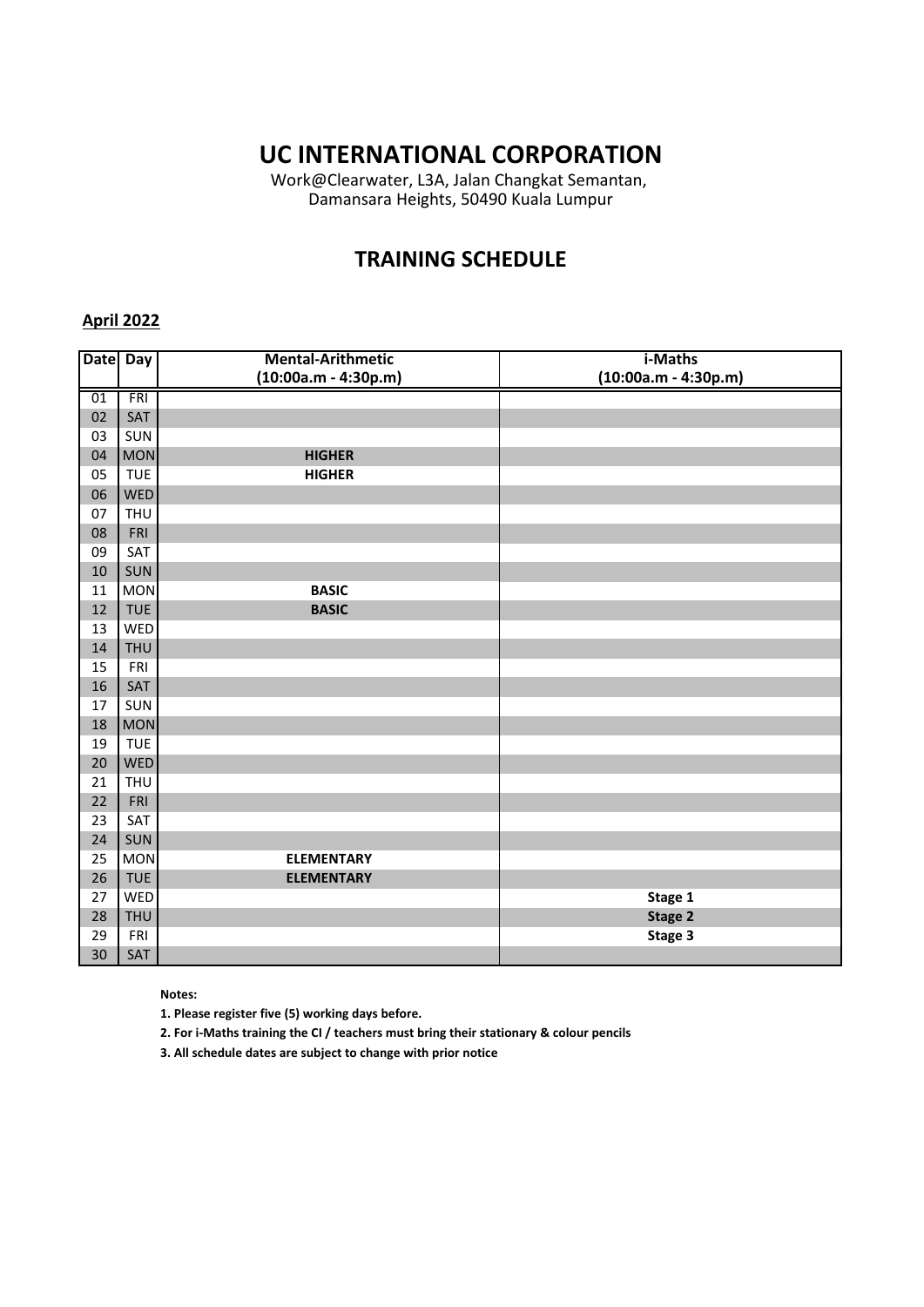Work@Clearwater, L3A, Jalan Changkat Semantan, Damansara Heights, 50490 Kuala Lumpur

### **TRAINING SCHEDULE**

### **May 2022**

| <b>Date</b> | Day        | <b>Mental-Arithmetic</b> | i-Maths                |
|-------------|------------|--------------------------|------------------------|
|             |            | $(10:00a.m - 4:30p.m)$   | $(10:00a.m - 4:30p.m)$ |
| 01          | SUN        |                          |                        |
| 02          | <b>MON</b> |                          |                        |
| 03          | <b>TUE</b> |                          |                        |
| 04          | WED        |                          |                        |
| 05          | <b>THU</b> |                          |                        |
| 06          | FRI        |                          |                        |
| 07          | SAT        |                          |                        |
| 08          | SUN        |                          |                        |
| 09          | <b>MON</b> | <b>INTERMEDIATE</b>      |                        |
| 10          | <b>TUE</b> | <b>INTERMEDIATE</b>      |                        |
| 11          | WED        |                          |                        |
| 12          | <b>THU</b> |                          |                        |
| 13          | FRI        |                          |                        |
| 14          | SAT        |                          |                        |
| 15          | SUN        |                          |                        |
| 16          | <b>MON</b> |                          |                        |
| 17          | <b>TUE</b> |                          |                        |
| 18          | WED        |                          |                        |
| 19          | <b>THU</b> |                          |                        |
| 20          | FRI        |                          |                        |
| 21          | SAT        |                          |                        |
| 22          | SUN        |                          |                        |
| 23          | <b>MON</b> | <b>HIGHER</b>            |                        |
| 24          | <b>TUE</b> | <b>HIGHER</b>            |                        |
| 25          | WED        |                          |                        |
| 26          | <b>THU</b> |                          |                        |
| 27          | FRI        |                          |                        |
| 28          | SAT        |                          |                        |
| 29          | SUN        |                          |                        |
| 30          | <b>MON</b> | <b>BASIC</b>             |                        |
| 31          | <b>TUE</b> | <b>BASIC</b>             |                        |

#### **Notes:**

**1. Please register five (5) working days before.** 

**2. For i-Maths training the CI / teachers must bring their stationary & colour pencils**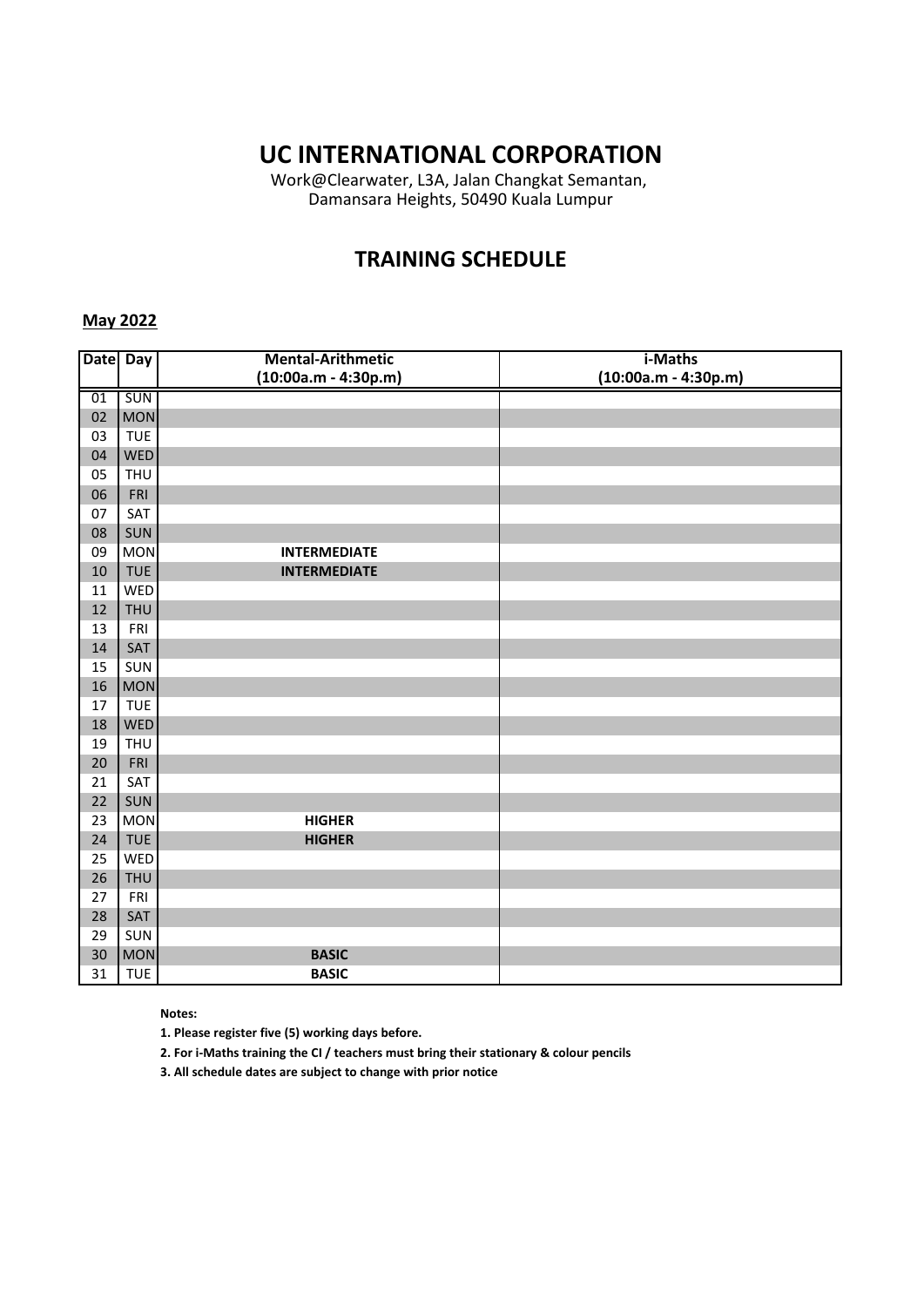Work@Clearwater, L3A, Jalan Changkat Semantan, Damansara Heights, 50490 Kuala Lumpur

## **TRAINING SCHEDULE**

#### **June 2022**

| <b>Date</b> | <b>Day</b> | <b>Mental-Arithmetic</b> | i-Maths                |
|-------------|------------|--------------------------|------------------------|
|             |            | $(10:00a.m - 4:30p.m)$   | $(10:00a.m - 4:30p.m)$ |
| 01          | <b>WED</b> |                          | Stage 1                |
| 02          | <b>THU</b> |                          | Stage 2                |
| 03          | FRI        |                          | Stage 3                |
| 04          | SAT        |                          |                        |
| 05          | SUN        |                          |                        |
| 06          | <b>MON</b> |                          |                        |
| 07          | <b>TUE</b> |                          |                        |
| 08          | <b>WED</b> |                          |                        |
| 09          | <b>THU</b> |                          |                        |
| 10          | FRI        |                          |                        |
| 11          | SAT        |                          |                        |
| 12          | SUN        |                          |                        |
| 13          | <b>MON</b> | <b>ELEMENTARY</b>        |                        |
| 14          | <b>TUE</b> | <b>ELEMENTARY</b>        |                        |
| 15          | WED        |                          |                        |
| 16          | <b>THU</b> |                          |                        |
| 17          | FRI        |                          |                        |
| 18          | SAT        |                          |                        |
| 19          | SUN        |                          |                        |
| 20          | <b>MON</b> | <b>INTERMEDIATE</b>      |                        |
| 21          | <b>TUE</b> | <b>INTERMEDIATE</b>      |                        |
| 22          | <b>WED</b> |                          |                        |
| 23          | <b>THU</b> |                          |                        |
| 24          | FRI        |                          |                        |
| 25          | SAT        |                          |                        |
| 26          | SUN        |                          |                        |
| 27          | <b>MON</b> | <b>HIGHER</b>            |                        |
| 28          | <b>TUE</b> | <b>HIGHER</b>            |                        |
| 29          | WED        |                          |                        |
| 30          | <b>THU</b> |                          |                        |

#### **Notes:**

**1. Please register five (5) working days before.** 

**2. For i-Maths training the CI / teachers must bring their stationary & colour pencils**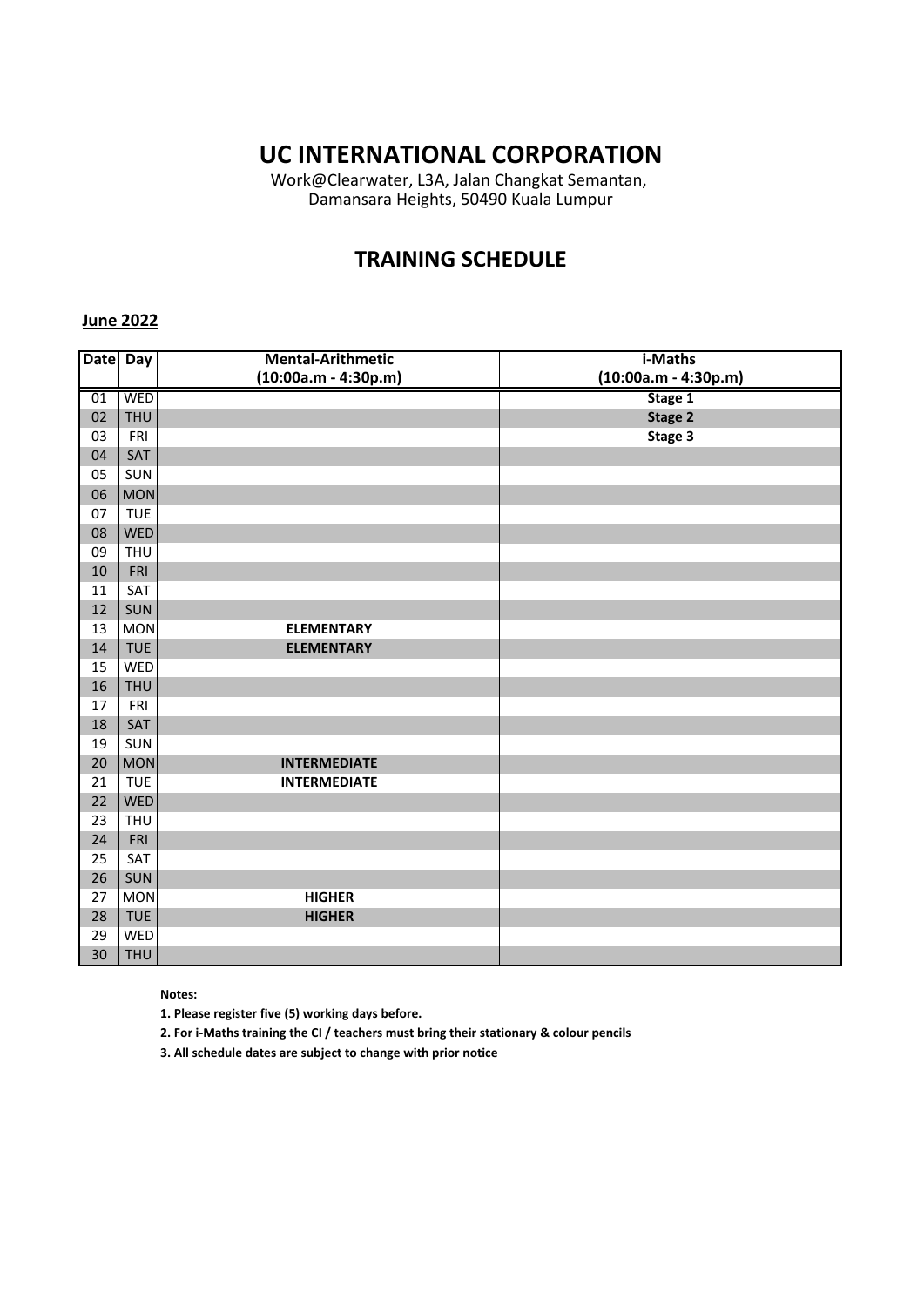Work@Clearwater, L3A, Jalan Changkat Semantan, Damansara Heights, 50490 Kuala Lumpur

### **TRAINING SCHEDULE**

### **July 2022**

| Date Day |            | <b>Mental-Arithmetic</b> | i-Maths                |
|----------|------------|--------------------------|------------------------|
|          |            | $(10:00a.m - 4:30p.m)$   | $(10:00a.m - 4:30p.m)$ |
| 01       | FRI        |                          |                        |
| 02       | SAT        |                          |                        |
| 03       | SUN        |                          |                        |
| 04       | <b>MON</b> | <b>BASIC</b>             |                        |
| 05       | <b>TUE</b> | <b>BASIC</b>             |                        |
| 06       | WED        |                          |                        |
| 07       | <b>THU</b> |                          |                        |
| 08       | FRI        |                          |                        |
| 09       | SAT        |                          |                        |
| 10       | SUN        |                          |                        |
| 11       | <b>MON</b> | <b>ELEMENTARY</b>        |                        |
| 12       | <b>TUE</b> | <b>ELEMENTARY</b>        |                        |
| 13       | WED        |                          |                        |
| 14       | <b>THU</b> |                          |                        |
| 15       | FRI        |                          |                        |
| 16       | SAT        |                          |                        |
| 17       | SUN        |                          |                        |
| 18       | <b>MON</b> | <b>INTERMEDIATE</b>      |                        |
| 19       | <b>TUE</b> | <b>INTERMEDIATE</b>      |                        |
| 20       | WED        |                          |                        |
| 21       | <b>THU</b> |                          |                        |
| 22       | FRI        |                          |                        |
| 23       | SAT        |                          |                        |
| 24       | SUN        |                          |                        |
| 25       | <b>MON</b> | <b>HIGHER</b>            |                        |
| 26       | <b>TUE</b> | <b>HIGHER</b>            |                        |
| 27       | WED        |                          |                        |
| 28       | <b>THU</b> |                          |                        |
| 29       | FRI        |                          |                        |
| 30       | SAT        |                          |                        |
| 31       | SUN        |                          |                        |

**Notes:** 

**1. Please register five (5) working days before.** 

**2. For i-Maths training the CI / teachers must bring their stationary & colour pencils**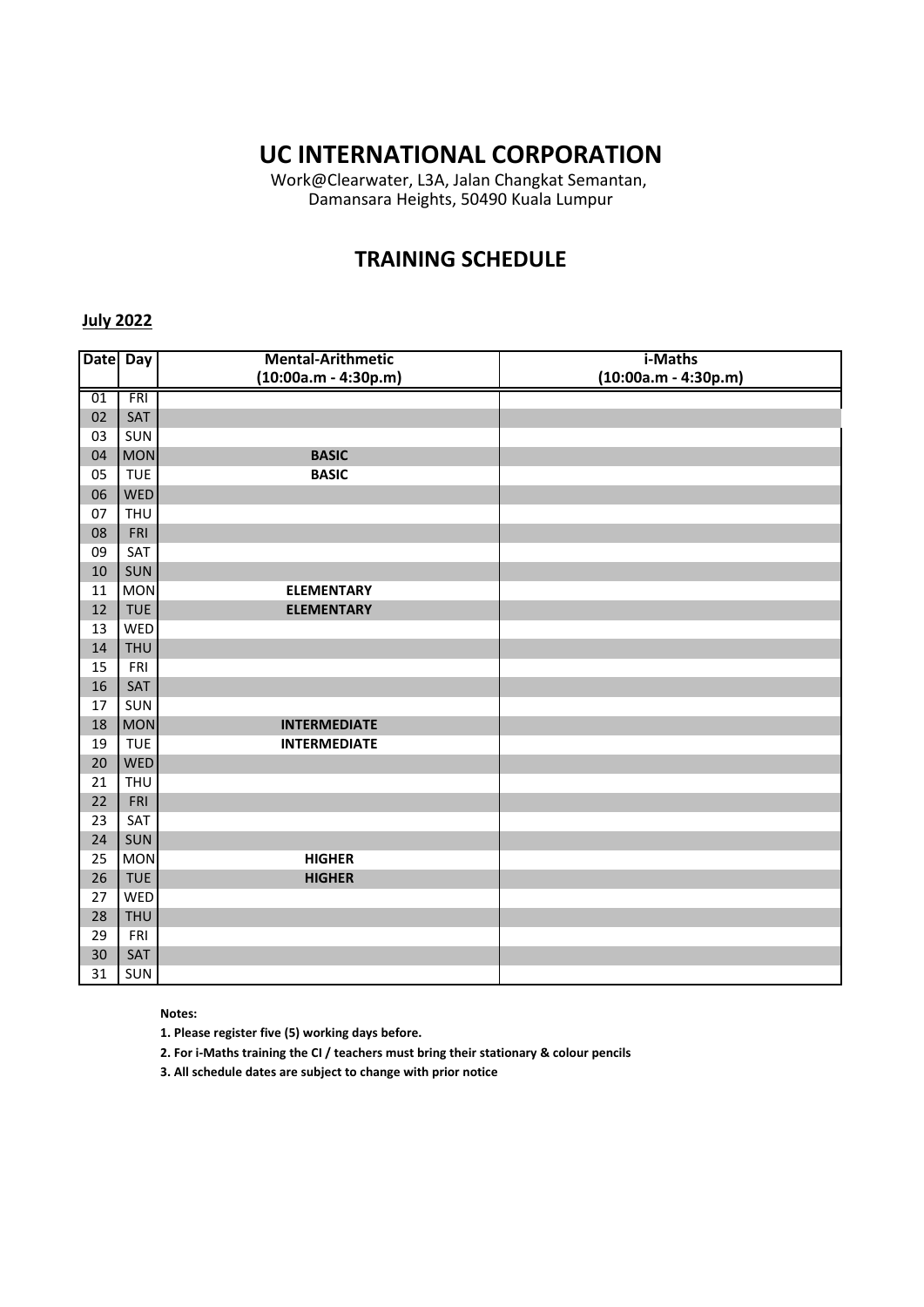Work@Clearwater, L3A, Jalan Changkat Semantan, Damansara Heights, 50490 Kuala Lumpur

## **TRAINING SCHEDULE**

### **August 2022**

| <b>Date</b> | $\overline{Day}$ | <b>Mental-Arithmetic</b> | i-Maths                |
|-------------|------------------|--------------------------|------------------------|
|             |                  | $(10:00a.m - 4:30p.m)$   | $(10:00a.m - 4:30p.m)$ |
| 01          | <b>MON</b>       | <b>BASIC</b>             |                        |
| 02          | <b>TUE</b>       | <b>BASIC</b>             |                        |
| 03          | WED              |                          |                        |
| 04          | <b>THU</b>       |                          |                        |
| 05          | FRI              |                          |                        |
| 06          | SAT              |                          |                        |
| 07          | SUN              |                          |                        |
| 08          | <b>MON</b>       | <b>ELEMENTARY</b>        |                        |
| 09          | <b>TUE</b>       | <b>ELEMENTARY</b>        |                        |
| 10          | WED              |                          | Stage 1                |
| 11          | <b>THU</b>       |                          | Stage 2                |
| 12          | FRI              |                          | Stage 3                |
| 13          | SAT              |                          |                        |
| 14          | SUN              |                          |                        |
| 15          | <b>MON</b>       | <b>INTERMEDIATE</b>      |                        |
| 16          | <b>TUE</b>       | <b>INTERMEDIATE</b>      |                        |
| 17          | WED              |                          |                        |
| 18          | <b>THU</b>       |                          |                        |
| 19          | FRI              |                          |                        |
| 20          | SAT              |                          |                        |
| 21          | SUN              |                          |                        |
| 22          | <b>MON</b>       | <b>HIGHER</b>            |                        |
| 23          | <b>TUE</b>       | <b>HIGHER</b>            |                        |
| 24          | <b>WED</b>       |                          |                        |
| 25          | <b>THU</b>       |                          |                        |
| 26          | FRI              |                          |                        |
| 27          | SAT              |                          |                        |
| 28          | SUN              |                          |                        |
| 29          | <b>MON</b>       | <b>BASIC</b>             |                        |
| 30          | <b>TUE</b>       | <b>BASIC</b>             |                        |
| 31          | WED              |                          |                        |

**Notes:** 

**1. Please register five (5) working days before.** 

**2. For i-Maths training the CI / teachers must bring their stationary & colour pencils**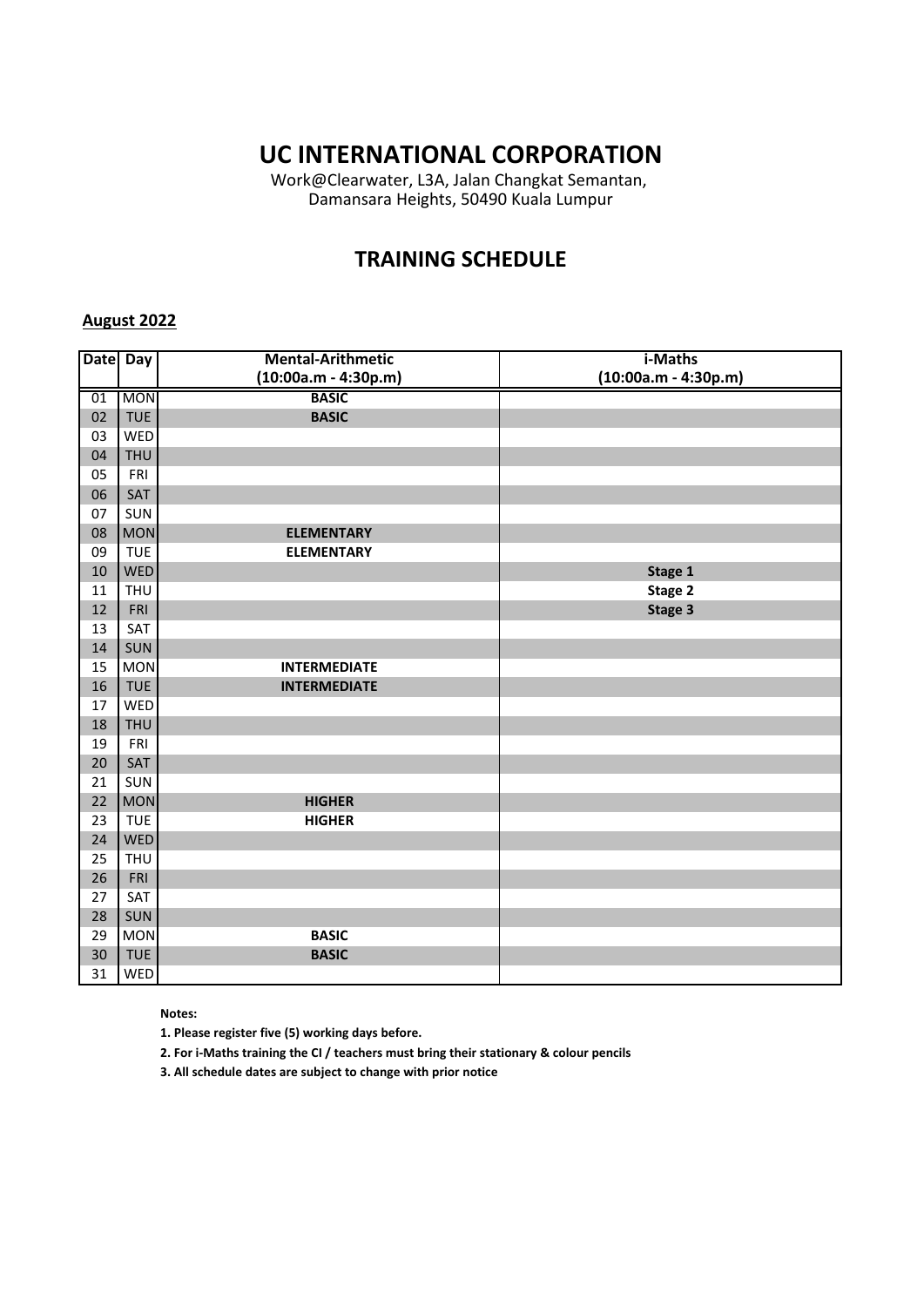Work@Clearwater, L3A, Jalan Changkat Semantan, Damansara Heights, 50490 Kuala Lumpur

## **TRAINING SCHEDULE**

### **September 2022**

| Date Day |            | <b>Mental-Arithmetic</b>         | i-Maths                |
|----------|------------|----------------------------------|------------------------|
|          |            | $(10:00a.m - 4:30p.m)$           | $(10:00a.m - 4:30p.m)$ |
| 01       | <b>THU</b> |                                  |                        |
| 02       | FRI        |                                  |                        |
| 03       | SAT        |                                  |                        |
| 04       | SUN        |                                  |                        |
| 05       | <b>MON</b> | <b>ELEMENTARY</b>                |                        |
| 06       | <b>TUE</b> | <b>ELEMENTARY</b>                |                        |
| 07       | WED        |                                  |                        |
| 08       | <b>THU</b> |                                  |                        |
| 09       | FRI        |                                  |                        |
| 10       | SAT        |                                  |                        |
| 11       | SUN        |                                  |                        |
| 12       | <b>MON</b> | <b>INTERMEDIATE</b>              |                        |
| 13       | <b>TUE</b> | <b>INTERMEDIATE</b>              |                        |
| 14       | <b>WED</b> |                                  |                        |
| 15       | <b>THU</b> |                                  |                        |
| 16       | FRI        |                                  |                        |
| 17       | SAT        |                                  |                        |
| 18       | SUN        |                                  |                        |
| 19       | <b>MON</b> | <b>HIGHER</b>                    |                        |
| 20       | <b>TUE</b> | <b>HIGHER</b>                    |                        |
| 21       | WED        |                                  |                        |
| 22       | <b>THU</b> |                                  |                        |
| 23       | FRI        |                                  |                        |
| 24       | SAT        |                                  |                        |
| 25       | SUN        |                                  |                        |
| 26       | <b>MON</b> | <b>ADVANCE &amp; GRAND LEVEL</b> |                        |
| 27       | <b>TUE</b> | <b>ADVANCE &amp; GRAND LEVEL</b> |                        |
| 28       | <b>WED</b> |                                  |                        |
| 29       | <b>THU</b> |                                  |                        |
| 30       | <b>FRI</b> |                                  |                        |

**Notes:** 

**1. Please register five (5) working days before.** 

**2. For i-Maths training the CI / teachers must bring their stationary & colour pencils**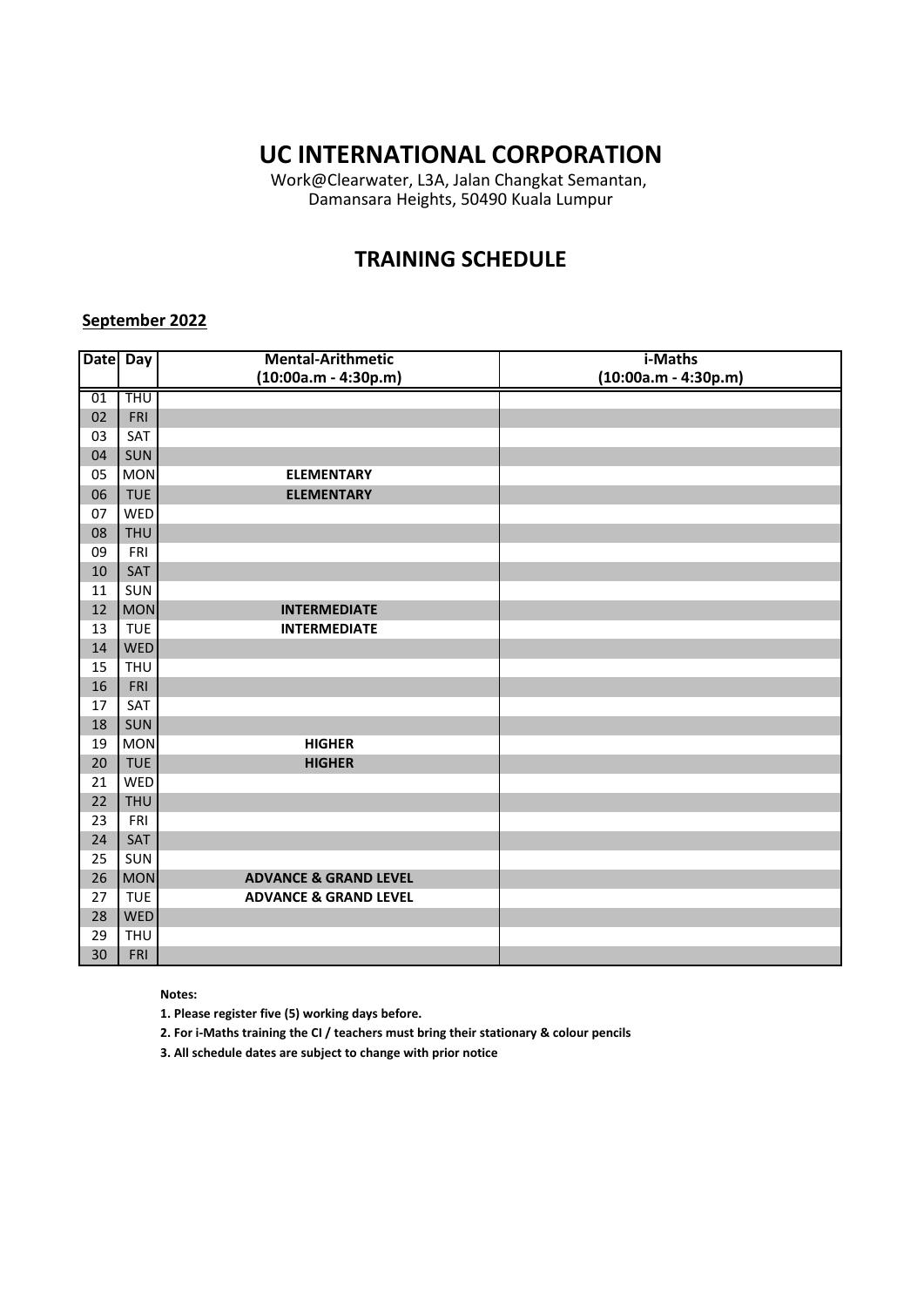Work@Clearwater, L3A, Jalan Changkat Semantan, Damansara Heights, 50490 Kuala Lumpur

## **TRAINING SCHEDULE**

#### **October 2022**

| Date Day |            | <b>Mental-Arithmetic</b><br>$(10:00a.m - 4:30p.m)$ | i-Maths<br>$(10:00a.m - 4:30p.m)$ |
|----------|------------|----------------------------------------------------|-----------------------------------|
|          |            |                                                    |                                   |
| 01       | SAT        |                                                    |                                   |
| 02       | SUN        |                                                    |                                   |
| 03       | <b>MON</b> | <b>BASIC</b>                                       |                                   |
| 04       | <b>TUE</b> | <b>BASIC</b>                                       |                                   |
| 05       | WED        |                                                    |                                   |
| 06       | <b>THU</b> |                                                    |                                   |
| 07       | FRI        |                                                    |                                   |
| 08       | SAT        |                                                    |                                   |
| 09       | SUN        |                                                    |                                   |
| 10       | <b>MON</b> | <b>ELEMENTARY</b>                                  |                                   |
| 11       | <b>TUE</b> | <b>ELEMENTARY</b>                                  |                                   |
| 12       | <b>WED</b> |                                                    |                                   |
| 13       | <b>THU</b> |                                                    |                                   |
| 14       | FRI        |                                                    |                                   |
| 15       | SAT        |                                                    |                                   |
| 16       | SUN        |                                                    |                                   |
| 17       | <b>MON</b> | <b>INTERMEDIATE</b>                                |                                   |
| 18       | <b>TUE</b> | <b>INTERMEDIATE</b>                                |                                   |
| 19       | WED        |                                                    |                                   |
| 20       | <b>THU</b> |                                                    |                                   |
| 21       | FRI        |                                                    |                                   |
| 22       | SAT        |                                                    |                                   |
| 23       | SUN        |                                                    |                                   |
| 24       | <b>MON</b> |                                                    |                                   |
| 25       | <b>TUE</b> |                                                    |                                   |
| 26       | <b>WED</b> |                                                    | Stage 1                           |
| 27       | <b>THU</b> |                                                    | Stage 2                           |
| 28       | FRI        |                                                    | Stage 3                           |
| 29       | SAT        |                                                    |                                   |
| 30       | SUN        |                                                    |                                   |
| 31       | <b>MON</b> |                                                    |                                   |

**Notes:** 

**1. Please register five (5) working days before.** 

**2. For i-Maths training the CI / teachers must bring their stationary & colour pencils**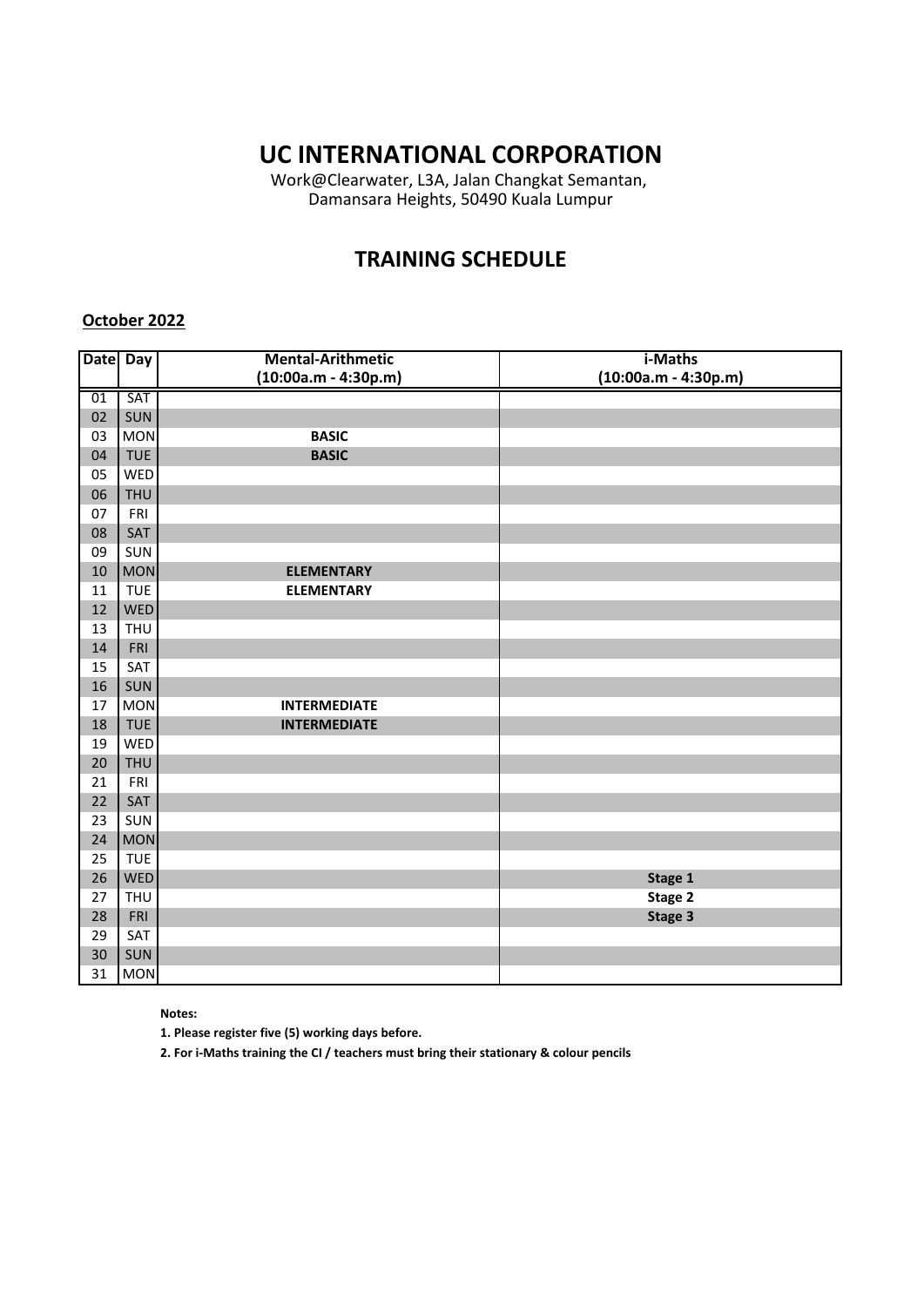Work@Clearwater, L3A, Jalan Changkat Semantan, Damansara Heights, 50490 Kuala Lumpur

## **TRAINING SCHEDULE**

#### **November 2022**

| Date Day |            | <b>Mental-Arithmetic</b> | i-Maths                |
|----------|------------|--------------------------|------------------------|
|          |            | $(10:00a.m - 4:30p.m)$   | $(10:00a.m - 4:30p.m)$ |
| 01       | <b>TUE</b> |                          |                        |
| 02       | <b>WED</b> |                          |                        |
| 03       | <b>THU</b> |                          |                        |
| 04       | FRI        |                          |                        |
| 05       | SAT        |                          |                        |
| 06       | SUN        |                          |                        |
| 07       | <b>MON</b> | <b>HIGHER</b>            |                        |
| 08       | <b>TUE</b> | <b>HIGHER</b>            |                        |
| 09       | WED        |                          |                        |
| 10       | <b>THU</b> |                          |                        |
| 11       | FRI        |                          |                        |
| 12       | SAT        |                          |                        |
| 13       | SUN        |                          |                        |
| 14       | <b>MON</b> | <b>BASIC</b>             |                        |
| 15       | <b>TUE</b> | <b>BASIC</b>             |                        |
| 16       | WED        |                          |                        |
| 17       | <b>THU</b> |                          |                        |
| 18       | FRI        |                          |                        |
| 19       | SAT        |                          |                        |
| 20       | SUN        |                          |                        |
| 21       | <b>MON</b> |                          |                        |
| 22       | <b>TUE</b> |                          |                        |
| 23       | WED        |                          |                        |
| 24       | <b>THU</b> |                          |                        |
| 25       | FRI        |                          |                        |
| 26       | SAT        |                          |                        |
| 27       | SUN        |                          |                        |
| 28       | <b>MON</b> |                          |                        |
| 29       | <b>TUE</b> |                          |                        |
| 30       | <b>WED</b> |                          |                        |

#### **Notes:**

**1. Please register five (5) working days before.** 

**2. For i-Maths training the CI / teachers must bring their stationary & colour pencils**